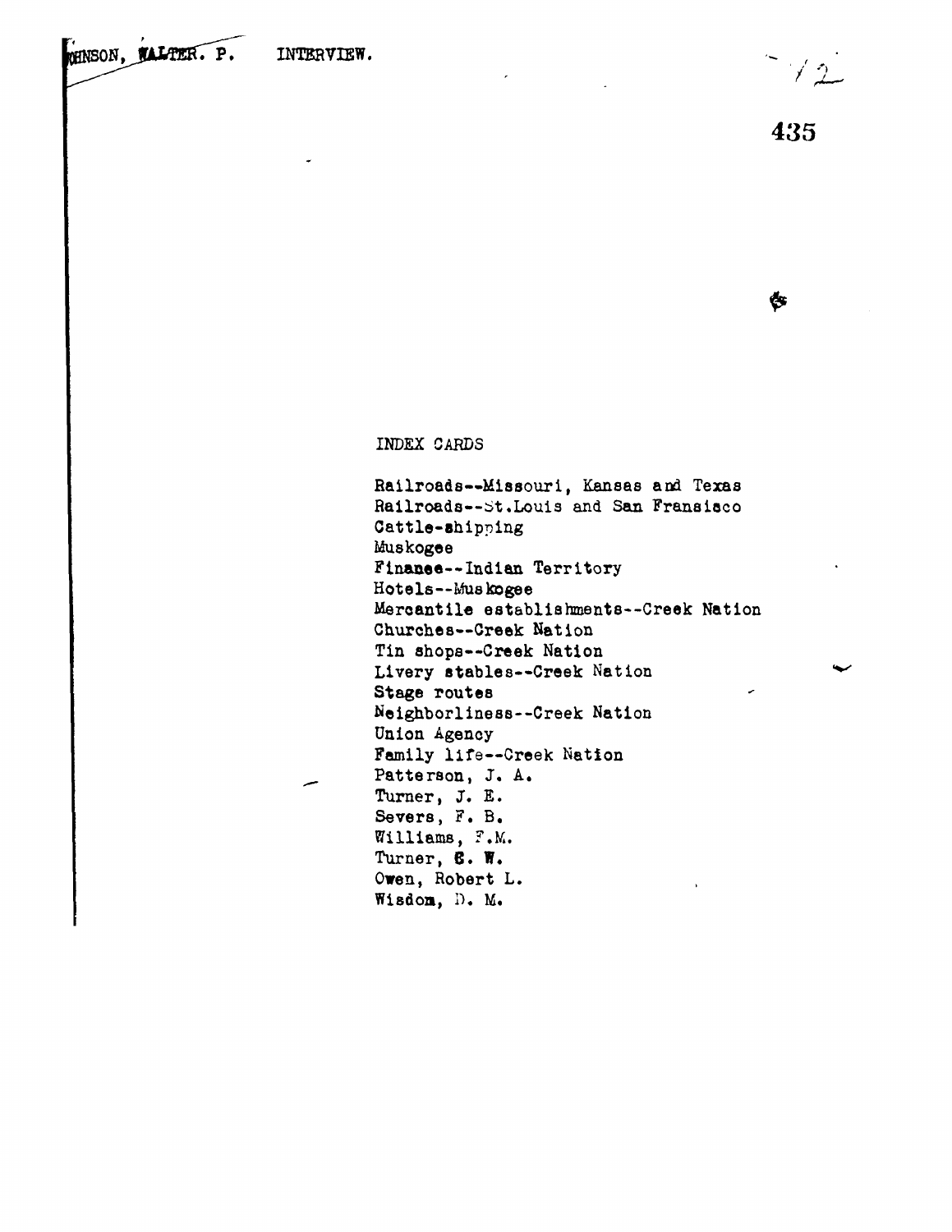436

RAILROAD LIFE IN INDIAN TERRITORY DAYS Told by Walter P. Johnson 2601 Oklahoma Ave.,Kuskogee Ella Robinson, Field Worker

I was born on a farm in Johnson County, Missouri, in 1862. Was reared in Saline County, Missouri, near Slater. Lived there until young manhood. In 1879 tne Chicago and Alton Railroad came through, building from Mexico to Missouri to Kansas City. It ran through a part of our farm. Railroad work appealed to me and I applied for a job and was given my first job by  $\vec{a}$ . H. Lane in 1882. I am glad to say that Mr. Lane is living in Muskogee at the present time and is employed by the Pure Oil Refinery. I stayed in the employ of that railroad until I was attracted to the Indian Territory.

I came to Muskogee in 1886 to work on the M.K.& T. railroad as car inspector and repairer. I was also the wrecking foreman. Lrs. Carl G. Paterson was Yard bester. Dan Parvey was foreman of the roundhouse. william Miller was freight and passenger agent and Tom Miller was express agent. The switch engine at that time was  $M_{\bullet}K_{\bullet}\&$  T. No.1. Tom Stanton and Kurt Parsons were the two engineers, each working a twelve hour shift. John Grunwalt, now living on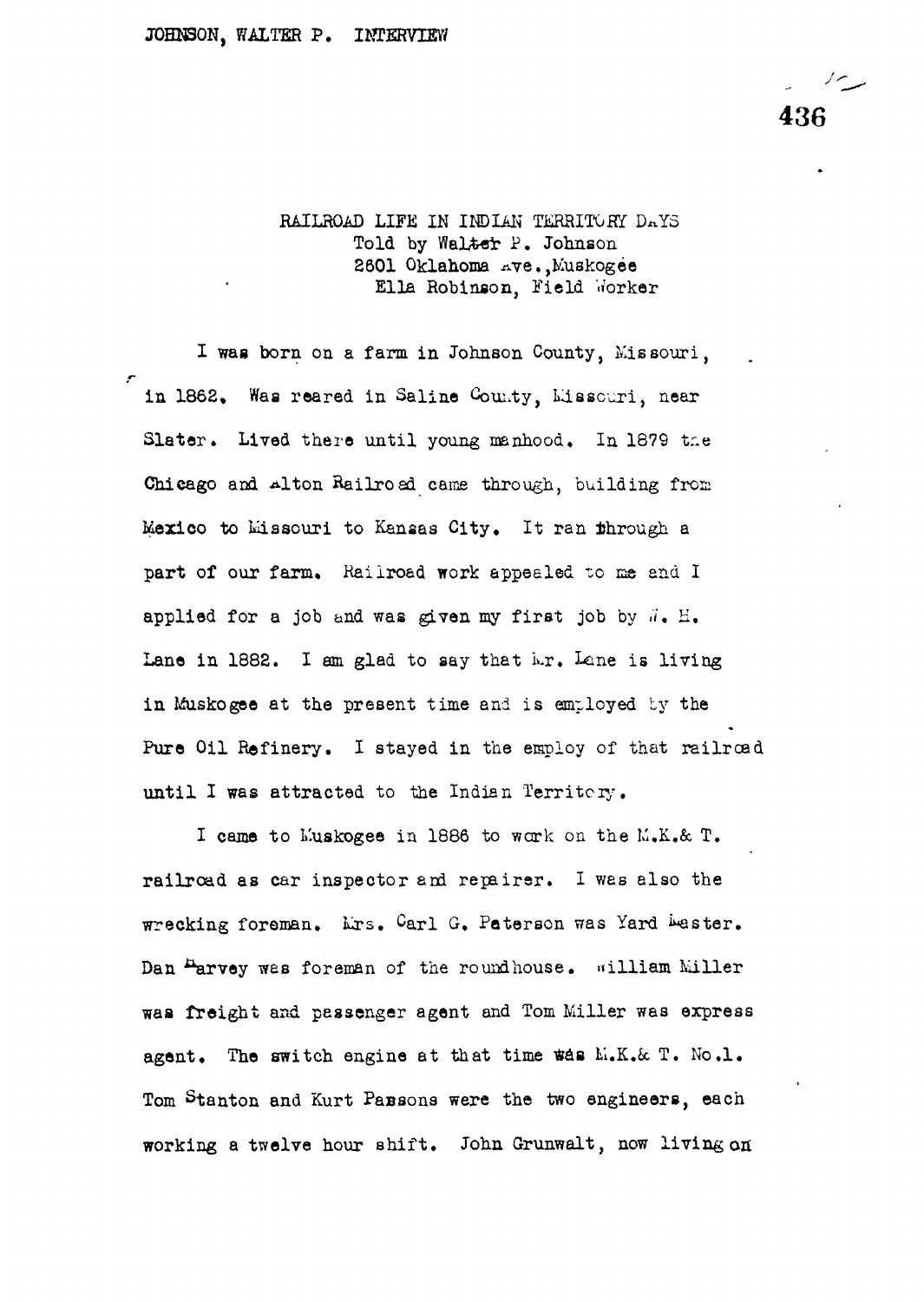$\overline{2}$ 

Cherokee Street in Muskogee, was hostler. Lr. -rutsinger was the forman of the stockyards. Andy Roburg and lete Mc McElmele were the other members of the crew. Mr. Peterson and Andy Roburg and myself worked eleven hours a day. Pete ^cfilmele worked thirteen hours a day« *J-1* that time the M. K.& T. had four passenger trains a day: los. 1, 2, 3 % 4. However, they operated as many as twenty-five to thirty freight trains in twenty-four hours. The engines were small and eighteen and twenty cars was a full train. As the cattle business was at its heighth cattle ship ing was heavy. ihrough trains ran from Fort Worth to hansas City and St. Louis, There were five tracks that ran through the main yard, which extended from Fondulac Street on the .orth to a little south of where Okmulgee avenue now is. The freight house was just nort. of hroadway *aid* the passenger depot where the baggage room now stands. The roundhouse was a little north of the viaduct.  $\rightarrow$ he water was taken from the Katy Pond, an immense pond constructed in the low section on North Second and Third Streets, where business houses new stand,

Mr. Peterson, the foreman, received a salary of \$75.00 per month and the rest of the crew got \$2,00 per day. The

437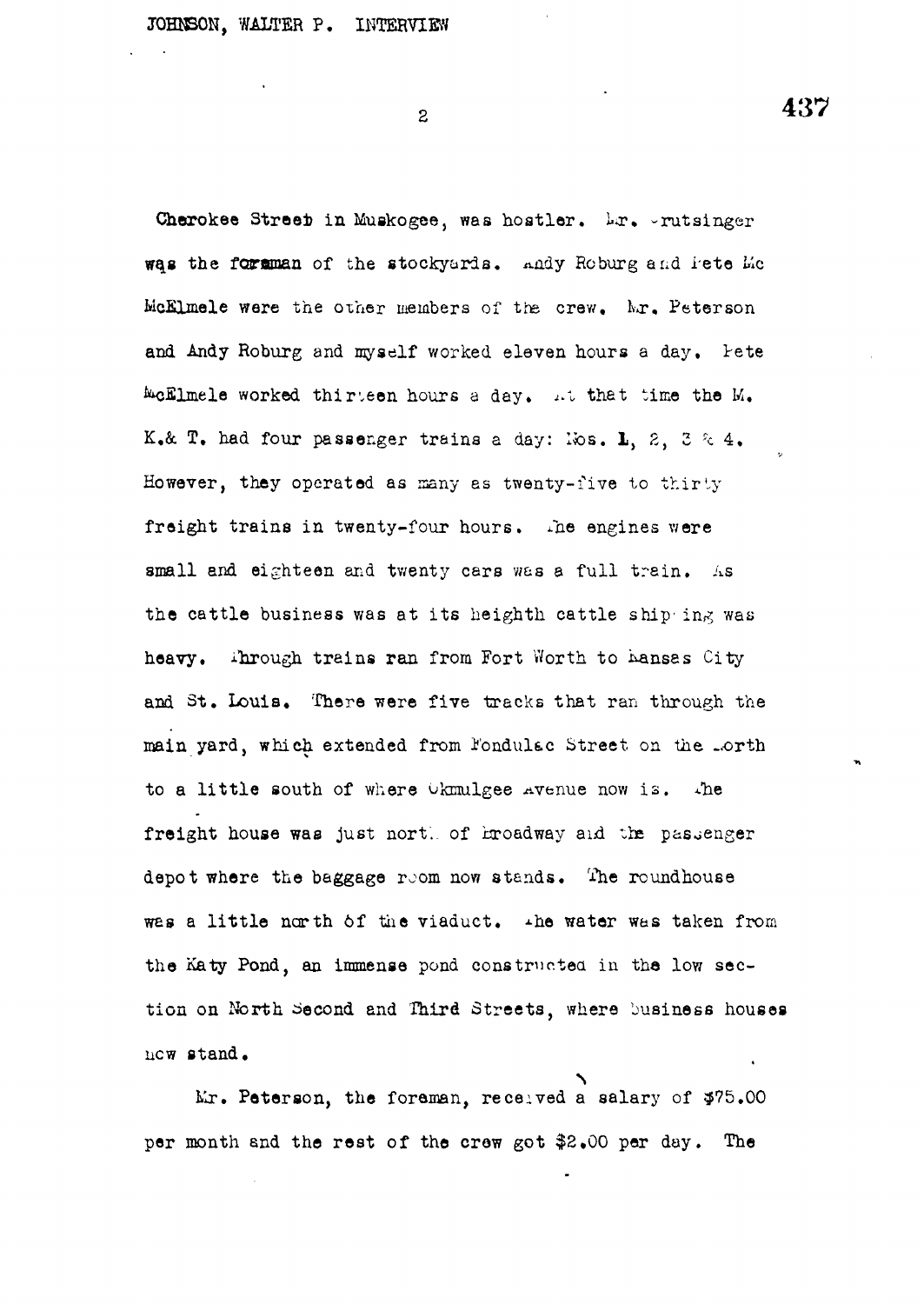$\mathbf{3}$ 

**o eighteenth was** pay day (and still **is) and it waa a happy tims** when the old pay car rolled in and was switched to the side frack. We were paid monthly in silver and pold ans some green backs. <sup>The</sup> money was carried in a safe on the car. Ho guards accompanied it and no one had cause for any uneasiness. When the paymaster had finished they hooked the car on behind the next frain and traveled on.

A little house that we called "the shanty" was used as an office and was the place where I kept my tools. It stood near the freight depot and between the two main tracks.

a little ice stood in the yard and ice for our own use was brought in every morning from Parsons on  $N_0, 1$ . As the ice supply for the town was so limited, numerous times I went to the ice house in the middle of the night for a neighbor girl who was ill with typhoid fever. I acted on the principle that what the railroad company didn't know wouldn't hurt them. She still contends that it was the wouldn't them, it was the means that it was the means that it was the still like that it was the still like th ice that saved her life . Manufactured ice was an unheard

of thing in Muskogee at that time. ^ trains stopped at Eufaula for meals. Later the Adams . House was built, with John <sup>Adams</sup> as manager, and the

 $\ddot{\phantom{1}}$  438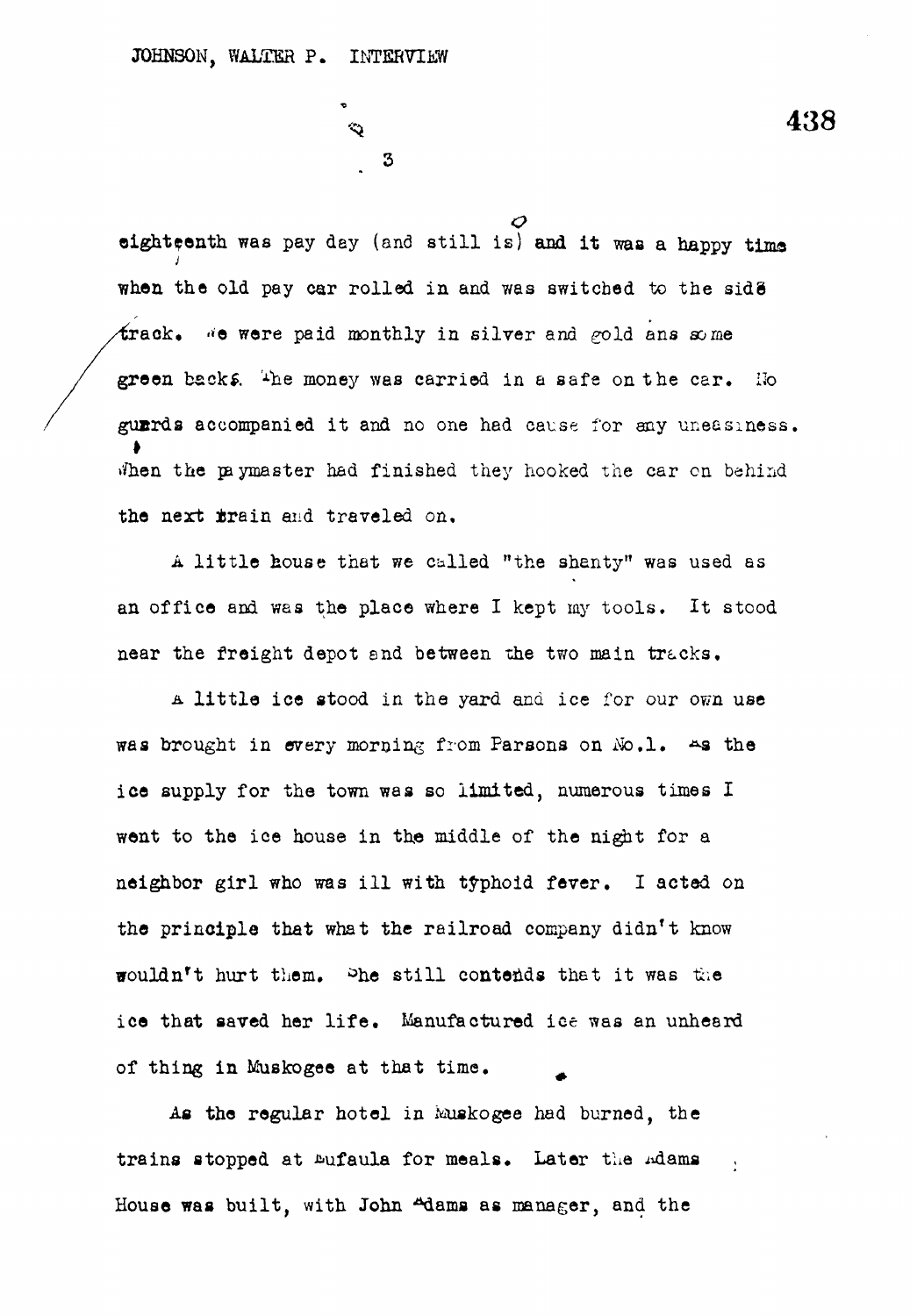**439**

**4**

trains again stopped in Muakpgee for meals.

At that time there were only two railroads in the Indian Territory. These were the L.K.& T., running north and south, and the Rrisco from Fort Smith to Paris, Texas, crossing a portion of the Choctaw Nation; The Frisco also ran from Monet, Lissouri, to Tulsa.

After sixteen years of service I was made foreman of the car repairing and inspection business. Our wrecking  $\searrow$  equipment consisted of a wheel car and a clearing car with which we cleared the tracks. If the wreck was on the Cherokee Division, a wrecker from Parsons was called. If on the Choctaw division, a wrecker was called from "enison, Texas.

There was a station and a small village at Choteau. The towns of Magoner,  $C$ hecotah and Crowder had not been s started; neither was there any town at South Mc<sup>A</sup>lester.

When I came in on a morning train and reported to  $Mr_{\bullet}$ Peterson for work he took me across the street to a boarding house run by Newt Scrimcher to engage board. he said he could give me meals but had no beds.  $\alpha$  sour looking Indian man sitting in the corner said, "If it will help you fellows any, he can share my foom. I work at night and sleep in the day, and if he works in the day and sleeps at

 $\boldsymbol{\lambda}$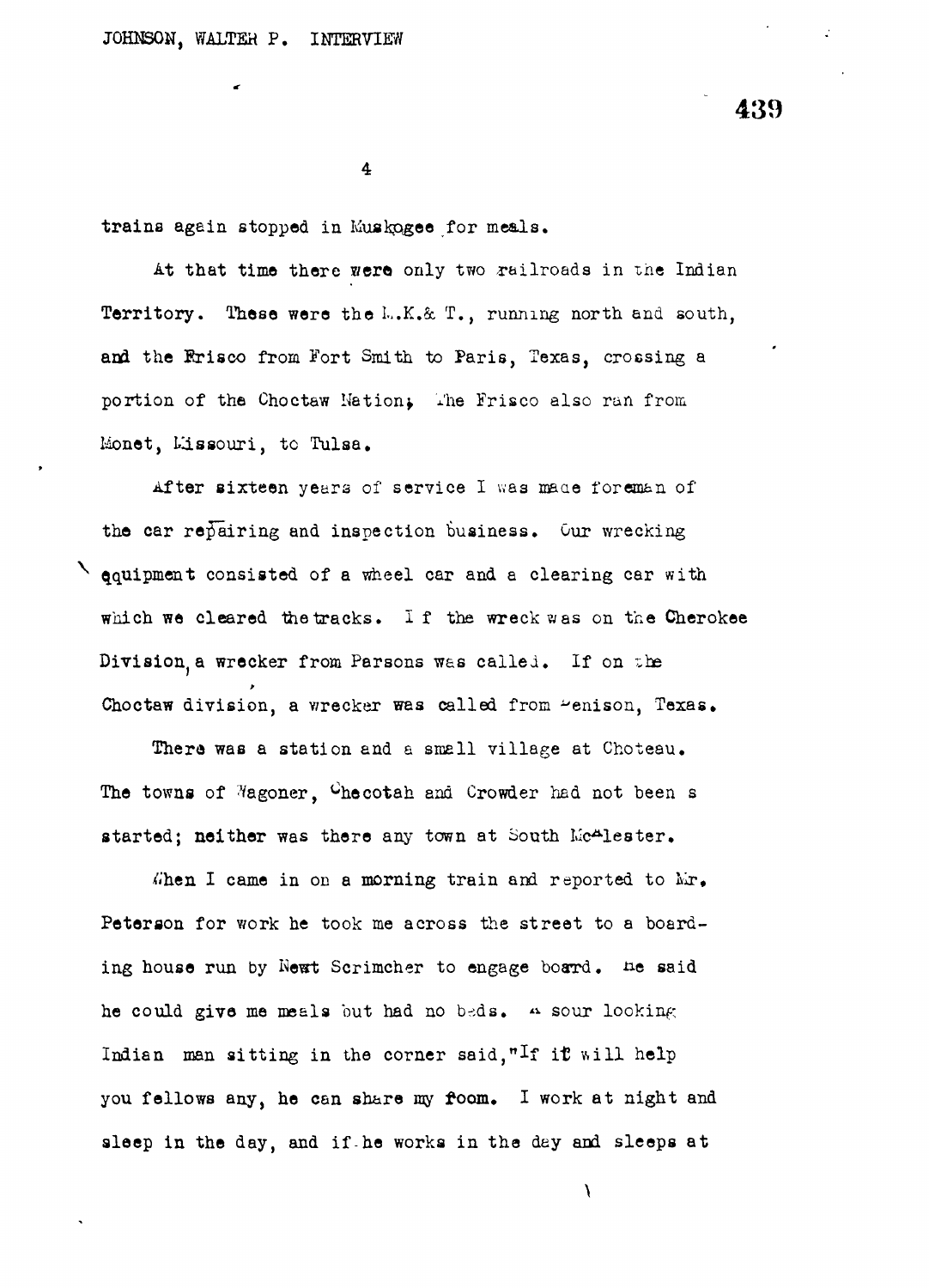night we can make it all right." So we made that arrangement. That was Bud Kell, an officer here for many years, and he was always my friend.

5

*i*

United States Troops were stationed at fort Gibson when I came here.

There were four dry goods storés in Luskogee at that time. They were run by J. A. Patterson, J. E. Turner, F. B. Severs, and Lioss, «ade and Company.

There was one drug store, owned and operated by Dr. M. P. Williams, who was also a practicing physician add a minister; often filling the pulpit at the Presbyterian  $\cup$ Church.

C. W. Turner had the only hardware store, and oam Yates the only tin shop. It s tood between Second and Third on Broadway.

*fl,* N, Martin was the postmaster.

Charley Aomas had the livery stable and ran a mail and passenger hack from Ckmulgee to Fort Gibson, and furnished rigs for all the traveling salesmen who made the Territory.

Ex-Senator Owen of Oklahoma was'Indian Agent and J. W. wisdom was his chief clerk. His office stood where the